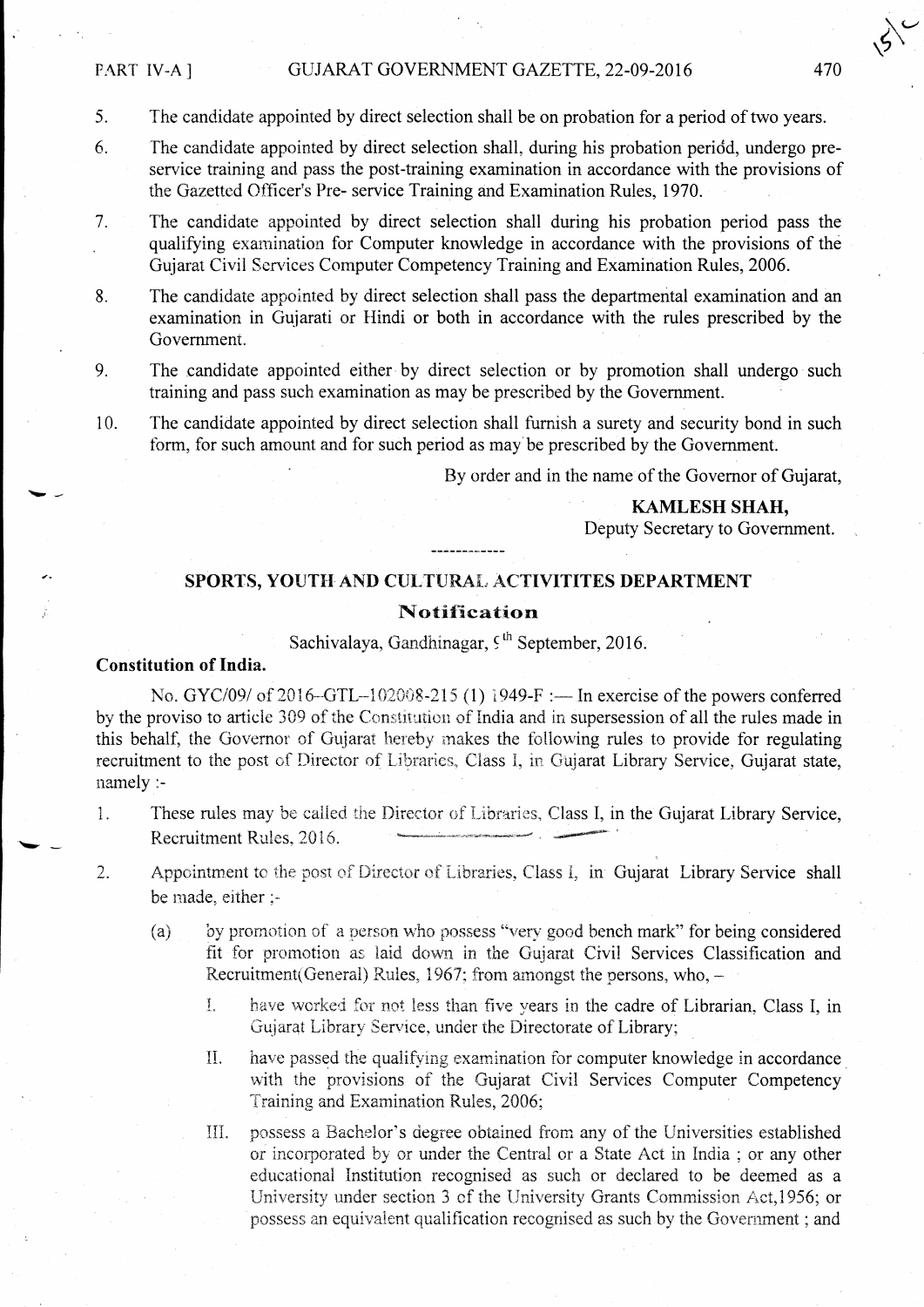## 471 GUJARAT GOVERNMENT GAZETTE, 22-09-2016 [PART IV-A

IV. possess a degree in Library and Information Science or Library Science obtained from any of the Universities established or incorporated by or under the Central or a State Act'in India ; or any other educational institution recognised as such or declared to be deemed as a University under section 3 of the University Grants Commission Act, 1956:

Provided that where the appointing authority is satisfied that a person having the experience specified in sub-clause (i) above is not available for promotion and that it is necessary in the public interest to fill up the post by promotion even of a person having experience for a lesser period; it may, for reasons to be recorded in writing, promote such person who possesses experience of a period of not less than two-thirds of the period specified in subclause (i) above; or

- by direct selection. (b)
- 3. The appointment by direct selection to the post mentioned in rule 2, a candidate shall,
	- not be more than 45 years of age : (a)

Provides that the upper age limit may be relaxed in favour of a candidate who is already in the service of the Govemment of Gujarat in accordance with the provisions of the Gujarat Civil Services Classification and Recruitment (General) Rules, 1967:

Provided further that nothing contained in clause (b) of sub-rule (9) of rule 8 of the Gujarat Civil Services Classification and Recruitment (General) Ruies, 1967 shall be applicable in so far as relaxation of upper age limit as prescribed above is concerned.

- possess ,- (b)
	- (i) a post graduate degree obtained from any of the Universities established or incorporated by or under the Central or a State Act in India: or any other education institution recognised as such or declared to be deemed as <sup>a</sup> University under section 3 of the University Grants Commission Act.1956, and
	- (ii) a post graduate degree in Library and information Science or Library Science obtained from any of the Universities established or incorporated by or under the Central or a State Act in India; or any other education institution recognised as such or declared to be deeined as a University under section <sup>3</sup> of the University Grants Commission Act, 1956; and
- (c)
- (D have about eight years experience after obtaining the requisite education qualification oh the post not below the rank of assistant direcior of libraries in Gujarat Libraries service, class II ; or
	- (ii) have about eight years experience after obtaining the requisite education qualification of Inspection and/or Administration of Libraries in Government or. Local bodies or Universities or colleges or Govemment under taking Board or Corporation or Limited Company established under the Companies Act, 2013 or Registered trust or public sector or private sector organisation on the post which can be considered equivalent to the post of Assistant Director of Libraries, Class II, in Gujarat Libraries service, Gujarat State.
- Possess basic knowledge of Computer application as prescribed in the Gujarat Civil Services Classification and Recruitment (General) Rules, 1967. (d)